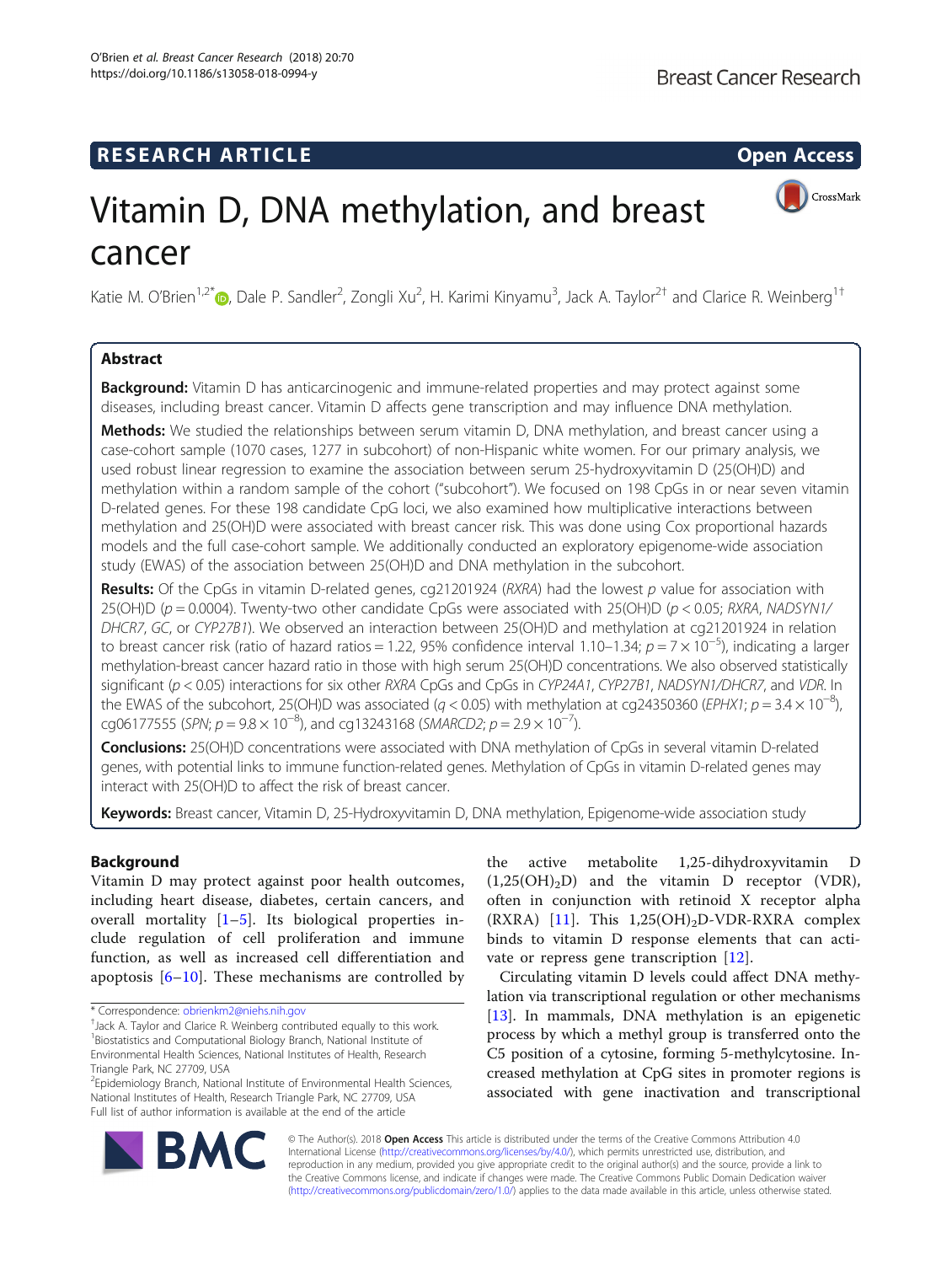repression, while increased methylation at CpGs in gene bodies is associated with actively transcribed genes [[14](#page-9-0), [15\]](#page-9-0). Examples of other environmental exposures associated with methylation changes include smoking (for both smokers  $[16]$  $[16]$  and their offspring  $[17–19]$  $[17–19]$  $[17–19]$  $[17–19]$  $[17–19]$ ), as well as body mass index (BMI) [[20,](#page-9-0) [21\]](#page-9-0), alcohol consumption [[22\]](#page-10-0), and nutrients such as folate, vitamin B12, and retinoic acid [[23](#page-10-0)–[27](#page-10-0)].

Some empirical evidence supports a link between vitamin D exposure and DNA methylation. Candidate gene approaches have observed that vitamin D is associated with methylation of CYP24A1 [[28,](#page-10-0) [29](#page-10-0)], BMP2 [\[30](#page-10-0)], PTEN [\[31](#page-10-0)], and *DKK1* [\[32](#page-10-0)]. Additionally, one epigenome-wide association study (EWAS) conducted among adolescent African-American males identified two sites (cg16317961 (MAPRE2) and cg04623955 (DIO3)) that were significantly associated with serum levels of the stable precursor to  $1,25(OH)_{2}D$ , 25-hydroxyvitamin D  $(25(OH)D)$  [[33\]](#page-10-0). However, those findings did not replicate in a subsequent EWAS conducted among Caucasian men, nor did that subsequent EWAS identify any novel associations [[34\]](#page-10-0). Another EWAS observed no noteworthy associations between maternal 25(OH)D levels and methylation in cord blood [[35\]](#page-10-0), and an epigenome-wide in-vitro study identified no detectable methylation changes in blood mononuclear cells treated with vitamin D [\[36](#page-10-0)]. Several studies of the association between vitamin D and LINE-1 global methylation levels have also been negative [[37](#page-10-0)–[39](#page-10-0)].

To further investigate a possible link between vitamin D and DNA methylation, we studied the relationship between serum 25(OH)D and CpGs in or near seven vitamin D-related genes (VDR, RXRA, CYP2R1, CYP24A1, GC, CYP27B1, and DHCR7/NADSYN1) using a random sample of women from a large prospective cohort ("subcohort"). Based on our previous finding that serum 25(OH)D was associated with a 21% reduction in the hazard of breast cancer over 5 years of follow-up [\[3](#page-9-0)], and other research observations that methylation status can modify the responses of individuals to vitamin D treatment [[28,](#page-10-0) [29\]](#page-10-0), we also examined 25(OH)D-methylation interactions in relation to breast cancer risk. We additionally conducted an EWAS of serum 25(OH)D.

## Methods

## Study sample

The Sister Study is a prospective cohort study of 50,884 US women (2003–2009) [[40\]](#page-10-0). At baseline, participants were 35–74 years old and had a sister who had been diagnosed with breast cancer but who had never had breast cancer themselves. Each completed computer-assisted telephone interview, with in-home collection of anthropometric measurements and blood samples. Participants remain under active surveillance,

with more than 90% responding to their most recent follow-up request through March 2015 (data release 4.1). When possible, we collected medical records from self-reported breast cancer cases (82%). Among those with medical records available, 99% of self-reported diagnoses were confirmed.

Participants for a DNA methylation substudy were previously sampled using a case-cohort design [\[41](#page-10-0), [42](#page-10-0)]. To minimize genetic variation due to racial heterogeneity, this sample was limited to non-Hispanic white women, including all such women who had available blood samples and a self-reported diagnosis of invasive breast cancer or ductal carcinoma in situ. The initial methylation sample included 1542 women who developed incident breast cancer between enrollment and March 2015, and a random sample of 1336 women drawn from the full cohort, 74 of whom developed breast cancer by March 2015.

The participants for our previous analysis of serum 25(OH)D and breast cancer [[3\]](#page-9-0) were selected to overlap with the case-cohort sample who had DNA methylation data. However, when looking at methylation and 25(OH)D together, we excluded 429 participants who did not have 25(OH)D measured and 102 participants with quality control-related concerns with regard to their DNA methylation (described below). In the end, we had 1070 cases and 1277 in the subcohort (46 of whom were also cases) who had both DNA methylation and serum 25(OH)D data available. All women provided written informed consent and the study was approved by the institutional review boards of the National Institute of Environmental Health Sciences and the Copernicus Group.

### Serum 25(OH)D assessment

Baseline serum was stored at −80 °C before being analyzed using liquid chromatography-mass spectrometry (LC/MS) at Heartland Assays, Inc. (Ames, IA). The three  $25(OH)D$  metabolites— $25(OH)D_3$ ,  $25(OH)D_2$ , and 3-epi-25(OH) $D_3$ —were assessed individually, but we summed their concentrations to estimate total 25(OH)D. We adjusted total 25(OH)D values for batch effects using a random effects model and for season of blood draw using LOESS regression. Further details are provided elsewhere [\[3](#page-9-0)].

## Methylation analysis

We assessed DNA methylation at 485,512 CpGs (450 K HumanMethylation Beadchip; Illumina, Inc.) using whole blood samples collected from case-cohort participants. Briefly, we extracted 1 μg genomic DNA from whole blood and conducted bisulfite-conversion using the EZ DNA Methylation Kit (Zymo Research, Orange County, CA). Methylation analysis was carried out at the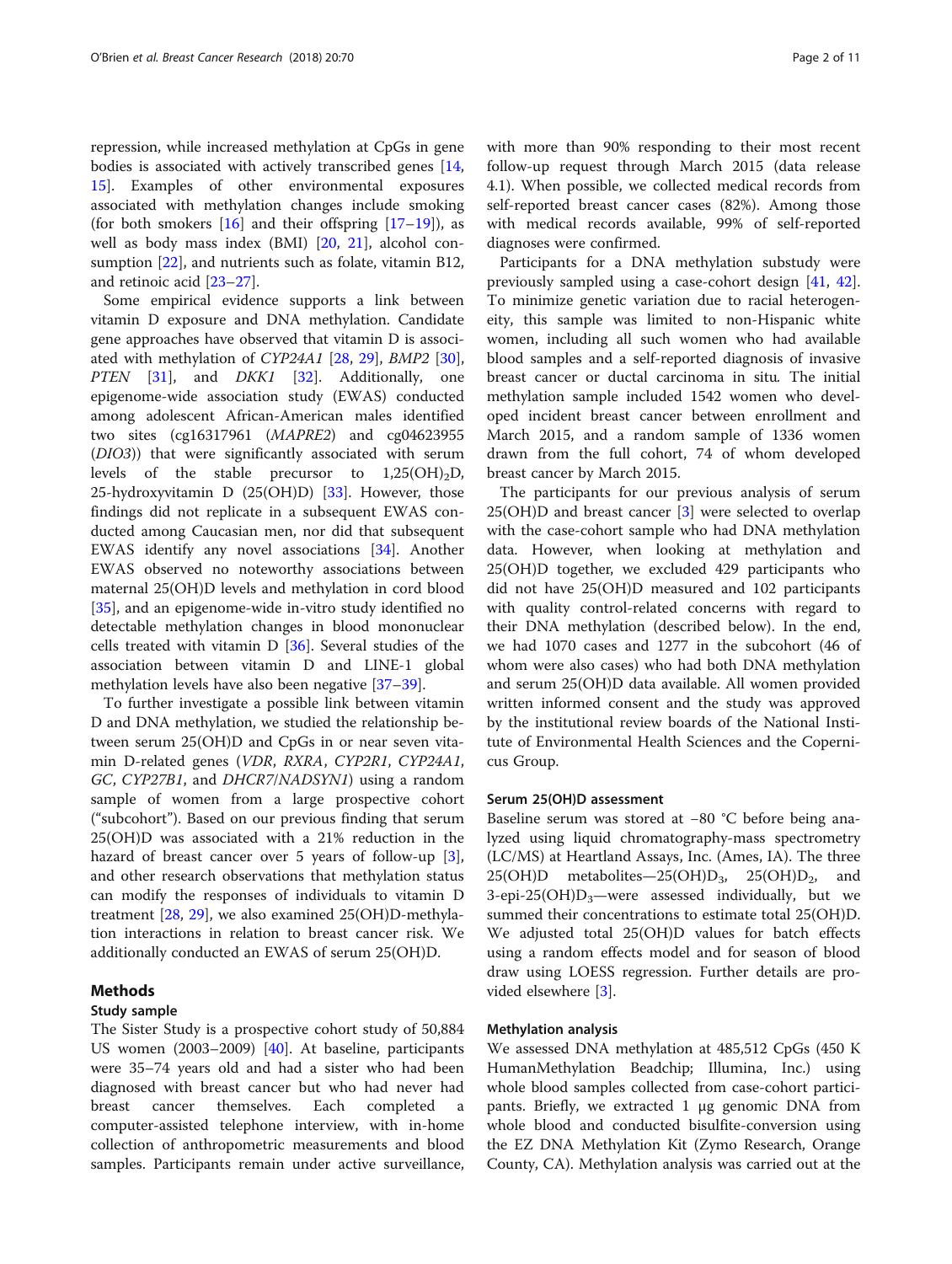Center for Inherited Disease Research at Johns Hopkins University (Baltimore, MD). Data processing and quality control assessments were completed using the 'ENMIX' package  $(R \text{ v3.2.1})$  [\[43](#page-10-0)], and included correcting fluorescent dye-bias [[44](#page-10-0)], quantile normalization [\[45](#page-10-0)], and reduction of background noise. We excluded 102 participants whose sample had > 5% low-quality methylation values, low average bisulfite intensity, or implausible methylation value distributions (final  $n = 1277$  in subcohort and 1024 additional cases, as described above, plus 123 duplicate samples). We excluded CpGs if they were Illumina-designed single nucleotide polymorphism (SNP) probes, on the Y chromosome, had > 5% low-quality data, were within 2 base pairs of a common SNP, or had multimodal distributions. This left us with 423,500 CpGs. For each site, we calculated a  $β$  value based on each individual's proportion of unmethylated (U) and methylated (M) sites at a given locus:  $\beta = M/(U + M + 100)$ .

As interperson variability can be low at some CpGs, we conducted additional screening to better ensure the reliability of our results. We calculated intraclass correlation coefficients (ICCs) to compare the technical variation (within-subject variability, assessed using duplicate samples) to the biologic variation (between-subject variability) [[46](#page-10-0)]. We observed that, for approximately 66% of CpGs, the ICC was less than 0.5, suggesting that there is little interindividual variability and some of the corresponding observed associations may not reflect true biologic differences. We have flagged these CpGs in our results.

#### Candidate gene selection

Candidate genes included VDR and RXRA, as well as the vitamin D binding protein gene (GC), and genes directly involved in vitamin D metabolism (DHCR7/NADSYN1, CYP24A1, CYP27B1, and CYP2R1). We selected any CpGs included on the 450 K HumanMethylation Beadchip (Illumina, Inc.) located within 2000 base pairs from the candidate gene's transcription start and end sites, as defined by University of California Santa Cruz Genome Browser (GRCh37/hg19; RefSeq notation) [\[47](#page-10-0)]. We identified 198 eligible CpGs.

#### Statistical analysis

## 25(OH)D and methylation of vitamin D-related genes in the subcohort

We assessed the relationship between serum 25(OH)D (continuous, ng/mL) and methylation (continuous, measured as the logit of  $β$ ) at each of 198 CpGs in or near vitamin D-related genes using robust linear regression with M-estimation. This analysis was limited to the 1270 individuals in the subcohort who had complete information for the following covariates: age at blood draw (continuous), BMI (continuous;  $kg/m^2$ ), current smoking status (dichotomous), and alcohol use (never/former drinker, current drinker < 1 drink/day, or current drinker  $\geq 1$  drink per day). In addition to these covariates, we also adjusted for cell type proportions (CD8 T cells, CD4 T cells, natural killer cells, B cells, monocytes, or granulocytes versus other) [[48\]](#page-10-0).

## 25(OH)D-methylation interaction and breast cancer risk in the case-cohort

Next, we used the case-cohort sample to examine whether interactions between serum 25(OH)D and methylation of vitamin D-related genes were related to breast cancer incidence. This included an assessment of the relationship between methylation at each of the CpG sites in or near vitamin D-related genes and risk of breast cancer. For both sets of analyses, we used Cox proportional hazards models to account for the case-cohort design [\[41](#page-10-0), [42\]](#page-10-0). We adjusted for age at blood draw, BMI, smoking status, alcohol use, and cell type proportions, as well as education, current hormone therapy use and type, current hormonal birth control use, menopausal status, usual physical activity, history of osteoporosis, parity, and a BMI-menopausal status interaction term. For these candidate CpG locus analyses, we considered  $p < 0.05$  to be statistically significant.

For the interaction analysis, the effect measures of interest were ratios of hazard ratios (RHRs). Here, the numerator of the RHR is the hazard ratio (HR) for the association between methylation (measured as 0.1 increments of logit( $\beta$ )) and breast cancer among those with 25(OH)D levels > 38.0 ng/mL, and the denominator of the RHR is the HR for the association between methylation and breast cancer among those with  $25(OH)D$  levels  $\leq 38.0 \text{ ng/mL}$ . Therefore, RHR values > 1.00 correspond to a higher estimated HR for the methylation-breast cancer association among those with 25(OH)D levels > 38.0 ng/mL and values < 1.00 correspond to a higher estimated methylation-breast cancer HR among those with  $25(OH)D$  levels  $\leq 38.0$  ng/ mL. The 25(OH)D cut-point was selected based on previous evidence that 38.0 ng/mL is relevant for predicting breast cancer risk [[3](#page-9-0)]. These models also included all of the baseline covariates listed above for the methylation-breast cancer association analysis.

## Epigenome-wide association study of 25(OH)D in subcohort or cases

We examined the association between serum 25(OH)D and DNA methylation in the subcohort for all 423,500 CpGs from the 450 K panel that passed quality control checks. Here, we corrected for multiple comparisons by calculating false discovery rate  $q$  values [[49\]](#page-10-0), considering those with  $q < 0.05$  to be likely to be true positives.

We next assessed the relationship between 25(OH)D and DNA methylation in an independent sample of participants who developed breast cancer within 5 years of enrollment,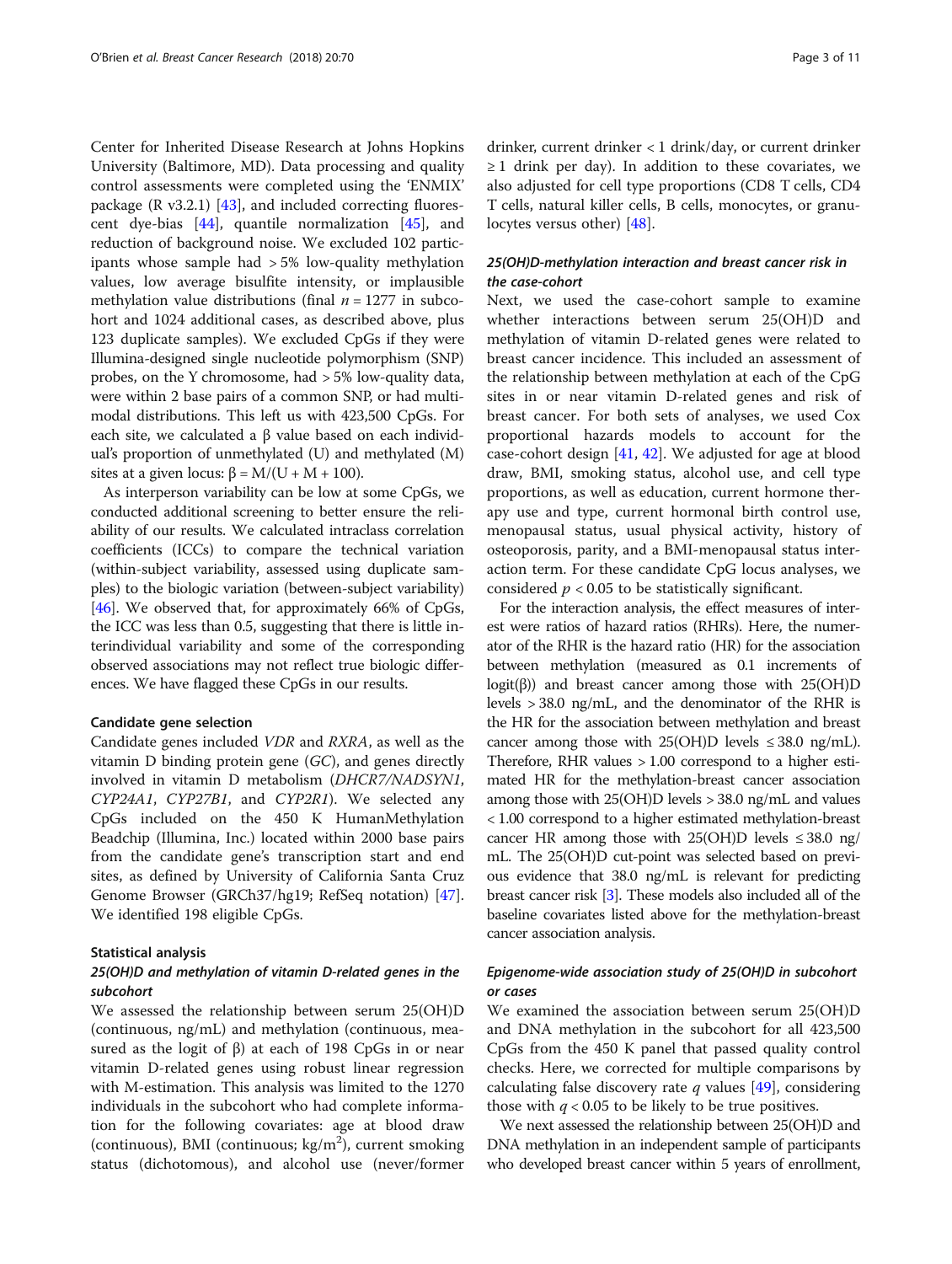who were not part of the subcohort, and had the required covariate information ("cases";  $n = 1024$ ). Here, our goal was to identify CpGs where the 25(OH)D-methylation association differed by future breast cancer status. We compared the subcohort and case results by plotting the  $-\log_{10}$  $p$  values multiplied by the direction of each tested association. We then calculated critical values for a test of the combined  $p$  values based on Fisher's method [\[50\]](#page-10-0). CpGs that had combined  $p$  values below identified thresholds were included in additional interaction analyses using the methods described above.

## Results

Women who developed breast cancer during the 5-year follow-up period were slightly older than those in the subcohort (58.7 years versus 55.7 years) and had lower prediagnosis 25(OH)D levels (32.3 versus 32.7 ng/mL). Cases were more likely to have more than one first-degree relative with breast cancer, to be

postmenopausal, to be obese, or to be currently taking hormone therapy (Additional file [1:](#page-8-0) Table S1).

## 25(OH)D and methylation of vitamin D-related genes in the subcohort

Of the 198 CpGs from vitamin D-related genes, cg21201924 ( $RXRA$ ) had the lowest  $p$  value for association with 25(OH)D in the subcohort ( $p = 0.0004$ ; Table 1 and Additional file [1](#page-8-0): Table S2). Twenty-two other candidate CpGs were significantly associated with 25(OH)D, all but one of which were located in RXRA, NADSYN1/ DHCR7, or GC. The large overall contrast between our results and those expected by chance is illustrated by a quantile-quantile plot (Fig. [1a](#page-4-0)).

## 25(OH)D-methylation interaction and breast cancer risk in the case-cohort

Eighteen of the 198 candidate CpGs showed evidence of interacting with 25(OH)D to affect breast cancer risk in

**Table 1** CpGs in vitamin D-related genes with statistically significant ( $p < 0.05$ ) associations with 25(OH)D; Sister Study subcohort  $(n = 1270)$ 

| Rank           | CpG                     | Gene / location   | Chromosome:  | Mean methylation | Association with 25(OH)D <sup>a</sup> |           |  |
|----------------|-------------------------|-------------------|--------------|------------------|---------------------------------------|-----------|--|
|                |                         | type              | position     | level (SD)       | β                                     | $p$ value |  |
| $\mathbf{1}$   | cq21201924              | RXRA / body       | 9:137251825  | 0.76(0.042)      | $-0.020$                              | 0.0004    |  |
| $\overline{2}$ | cq02127980              | RXRA / body       | 9:137252116  | 0.40(0.067)      | $-0.015$                              | 0.0004    |  |
| 3              | cq17559402 <sup>b</sup> | NADSYN1 / body    | 11:71187890  | 0.97(0.006)      | $-0.017$                              | 0.003     |  |
| $\overline{4}$ | cq02059519              | RXRA / body       | 9:137250935  | 0.83(0.026)      | $-0.012$                              | 0.003     |  |
| 5              | cq09997530              | GC / body         | 4:72636217   | 0.91(0.017)      | 0.015                                 | 0.005     |  |
| 6              | cg04329455 <sup>b</sup> | <b>RXRA</b>       | 9:137215364  | 0.96(0.008)      | 0.014                                 | 0.007     |  |
| 7              | cg00268518b             | NADSYN1 / TSS200  | 11:71164106  | 0.01(0.001)      | 0.011                                 | 0.008     |  |
| 8              | cq03146219              | NADSYN1 / body    | 11:71189514  | 0.47(0.097)      | $-0.012$                              | 0.009     |  |
| 9              | cg13510651 <sup>b</sup> | RXRA / body       | 9:137227772  | 0.94(0.008)      | $-0.010$                              | 0.01      |  |
| 10             | cg03490288b             | DHCR7 / body      | 11:71146658  | 0.97(0.006)      | 0.015                                 | 0.01      |  |
| 11             | cq05785753              | NADSYN1 / body    | 11:71189490  | 0.59(0.074)      | $-0.010$                              | 0.01      |  |
| 12             | cq13687497              | RXRA / body       | 9:137249839  | 0.80(0.023)      | $-0.010$                              | 0.01      |  |
| 13             | cg07793224 <sup>b</sup> | NADSYN1 / body    | 11:71183180  | 0.97(0.008)      | 0.017                                 | 0.02      |  |
| 14             | cg26044621 <sup>b</sup> | DHCR7 / 3' UTR    | 11: 71145665 | 0.94(0.011)      | 0.012                                 | 002       |  |
| 15             | cq04837494              | GC / 3' UTR       | 4:72608149   | 0.85(0.033)      | 0.013                                 | 0.03      |  |
| 16             | cq14236758              | RXRA / body       | 9:137252129  | 0.48(0.066)      | $-0.009$                              | 0.03      |  |
| 17             | cq04774822              | NADSYN1 / body    | 11:71165839  | 0.78(0.033)      | $-0.009$                              | 0.03      |  |
| 18             | cq16151558 <sup>b</sup> | DHCR7 / TSS1500   | 11:71159853  | 0.02(0.066)      | 0.013                                 | 0.04      |  |
| 19             | cq20372759 <sup>b</sup> | CYP27B1 / TSS1500 | 12:58162287  | 0.97(0.006)      | $-0.010$                              | 0.04      |  |
| 20             | cq24806812              | GC / body         | 4:72635202   | 0.93(0.018)      | 0.012                                 | 0.04      |  |
| 21             | cq14154547 <sup>b</sup> | RXRA / body       | 9:137293309  | 0.92(0.010)      | $-0.007$                              | 0.04      |  |
| 22             | cg07099121 <sup>b</sup> | DHCR7 / 3' UTR    | 11: 71146096 | 0.98(0.004)      | $-0.010$                              | 004       |  |
| 23             | cq16910670 <sup>b</sup> | NADSYN1           | 11: 71215361 | 0.97(0.005)      | $-0.011$                              | 0.05      |  |

TSS200 within 200 basepairs upstream of the transcription start site, TSS1500 within 1500 basepairs upstream of the transcription start site, UTR

untranslated region

<sup>a</sup>Estimated change in methylation (logit(β)) per 10 ng/mL change in serum 25-hydroxyvitamin D (25(OH)D)<br><sup>b</sup>Intraclass correlation coefficient < 0.5

 $<sub>b</sub>$ Intraclass correlation coefficient < 0.5</sub>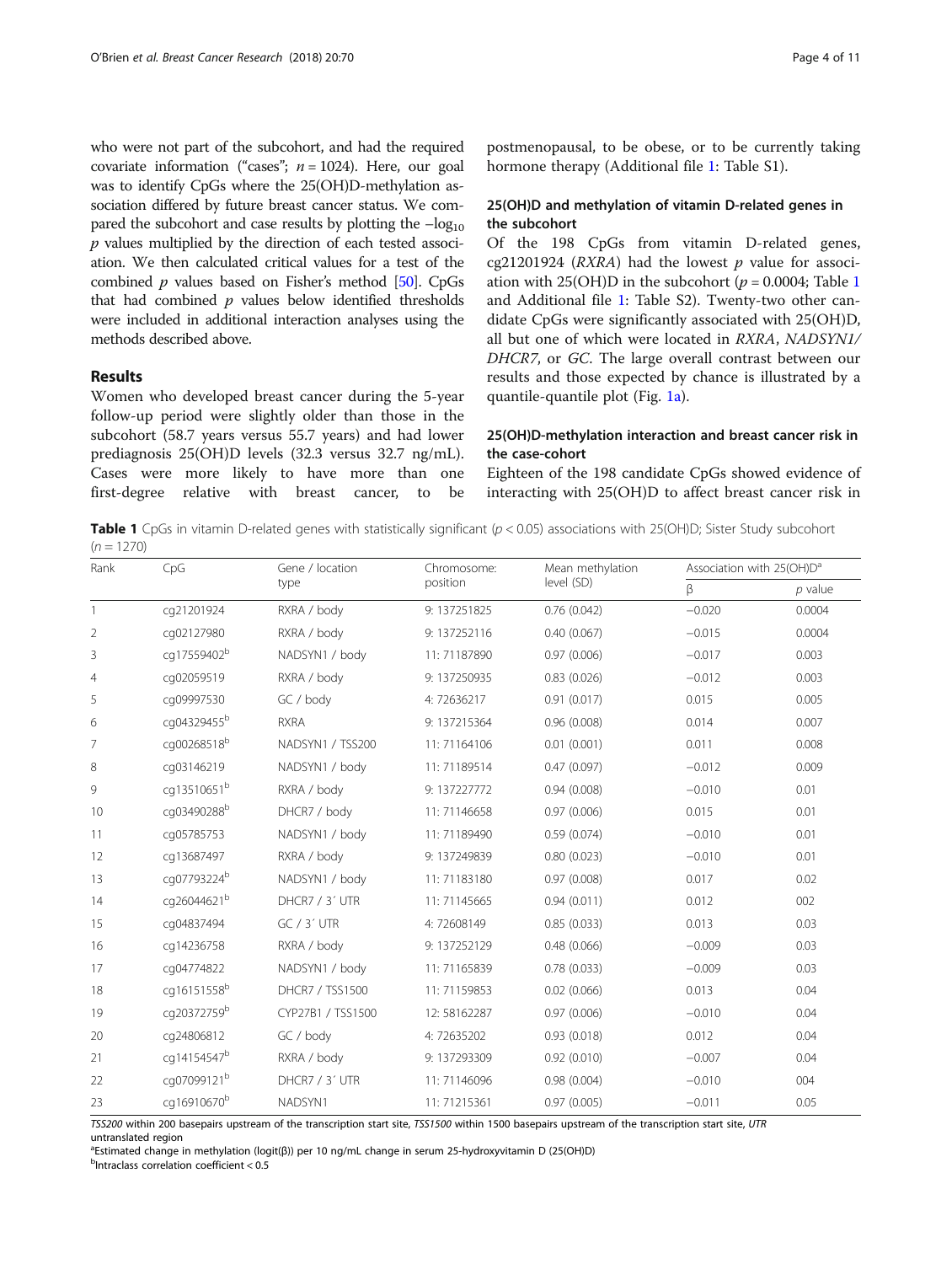<span id="page-4-0"></span>

the case-cohort sample ( $p < 0.05$ ; Table [2](#page-5-0) and Additional file [1:](#page-8-0) Table S3). This is more than expected by chance, as illustrated by the quantile-quantile plot (Fig. 1b). Nine of the eighteen had ICCs  $> 0.5$ . Only one was directly associated with breast cancer risk (cg10592901 in VDR, HR = 1.04, 95% confidence interval (CI) 1.01–1.07).

The CpG with the smallest  $p$  value for the 25(OH)Dmethylation interaction analysis was cg21201924 (RXRA). Among women with 25(OH)D levels > 38.0 ng/mL, each 0.1 change in logit(β) was associated with an 18% increase in the breast cancer hazard (HR = 1.18, 95% CI 1.08–1.29). By contrast, among women with  $25(OH)D$  levels  $\leq 38.0$  ng/mL, each 0.1 change in logit(β) was associated with a 3% lower hazard of developing breast cancer (HR = 0.97, 95% CI 0.93– 1.01). The corresponding RHR was 1.22 (95% CI 1.10–1.29;  $p = 7.0 \times 10^{-5}$ ).

Six other RXRA CpGs (cg13786567, cg02127980, cg14154547, cg13510651, cg14236758, and cg13941235) also showed evidence of interacting with 25(OH)D to affect breast cancer risk. Other statistically significant sites included cg12978433 and cg18956481 in CYP24A1, cg09253762 and cg16984335 in CYP27B1, cg18482822, cg05072492, cg11035813, cg25588697, and cg12474705 in NADSYN1/DHCR7, and cg14854850 and cg10592901 in VDR. As we have previously reported that the protective association between 25(OH)D and breast cancer appears to be limited to postmenopausal women [\[3](#page-9-0)], we present postmenopause-specific analyses in Additional file [1:](#page-8-0) Tables S4 and S5 and Figure S1.The results were largely consistent with the analyses that included all breast cancers.

## Epigenome-wide association study of 25(OH)D in subcohort or cases

Within the subcohort, 25(OH)D was associated with methylation levels at three CpGs at  $q < 0.05$  (Fig. [2a](#page-6-0) and Table [3\)](#page-6-0). The CpG with the smallest  $p$  value was cg24350360 (*EPHX1*;  $p = 3.4 \times 10^{-8}$ ), followed by cg06177555 (SPN;  $p = 9.8 \times 10^{-8}$ ) and cg1324316  $(SMARCD2; p = 2.9 \times 10^{-7})$ . Two other CpGs had  $q < 0.10$ : cg23761815 (SLC29A3;  $p = 5.1 \times 10^{-7}$ ) and cg10401362 (DNAJB6;  $p = 1.0 \times 10^{-6}$ ). The quantile-quantile plot (Fig.  $2b$ ) demonstrates that the observed p values systematically deviated from what was expected under the null hypothesis. For all five CpGs with  $q < 0.10$ , increases in serum 25(OH)D were associated with decreased methylation (Table [3;](#page-6-0) Additional file [1:](#page-8-0) Figure S2). All except cg24350360 (EPHX1) had ICCs > 0.5.

No CpGs were associated with 25(OH)D in case-only analyses (Additional file [1](#page-8-0): Figure S3). When we compared the results of 25(OH)D-methylation association tests for the subcohort versus breast cancer cases (Fig. [3\)](#page-7-0), no CpGs had a combined  $p < 1.2 \times 10^{-7}$ , the Bonferroni-corrected cut-point for significance. Sixteen CpGs with combined *p* values <  $1.0 \times 10^{-5}$  were deemed worthy of further investigation; all but two of which had  $ICCs > 0.5$  (Table [4\)](#page-8-0). Of the sixteen, nine had RHR  $p$  values < 0.05. Three of the latter nine were associated with 25(OH)D at  $q < 0.10$  in the initial EWAS: cg13243168 (SMARCD2), cg23761815  $(SLC29A3)$ , and cg24350360 (EPHX1). Most of the CpGs with small Fisher combined  $p$  values were inversely associated with 25(OH)D in both cases and the subcohort.

## **Discussion**

Among our a priori candidate loci, we found that methylation levels at CpGs in or near RXRA, NADSYN1/DHCR7, and GC were associated with serum 25(OH)D levels. In our larger EWAS analysis, CpGs in EPHX1, SPN, and SMARCD2 had epigenome-wide significant associations with serum 25(OH)D. To our knowledge, we are the first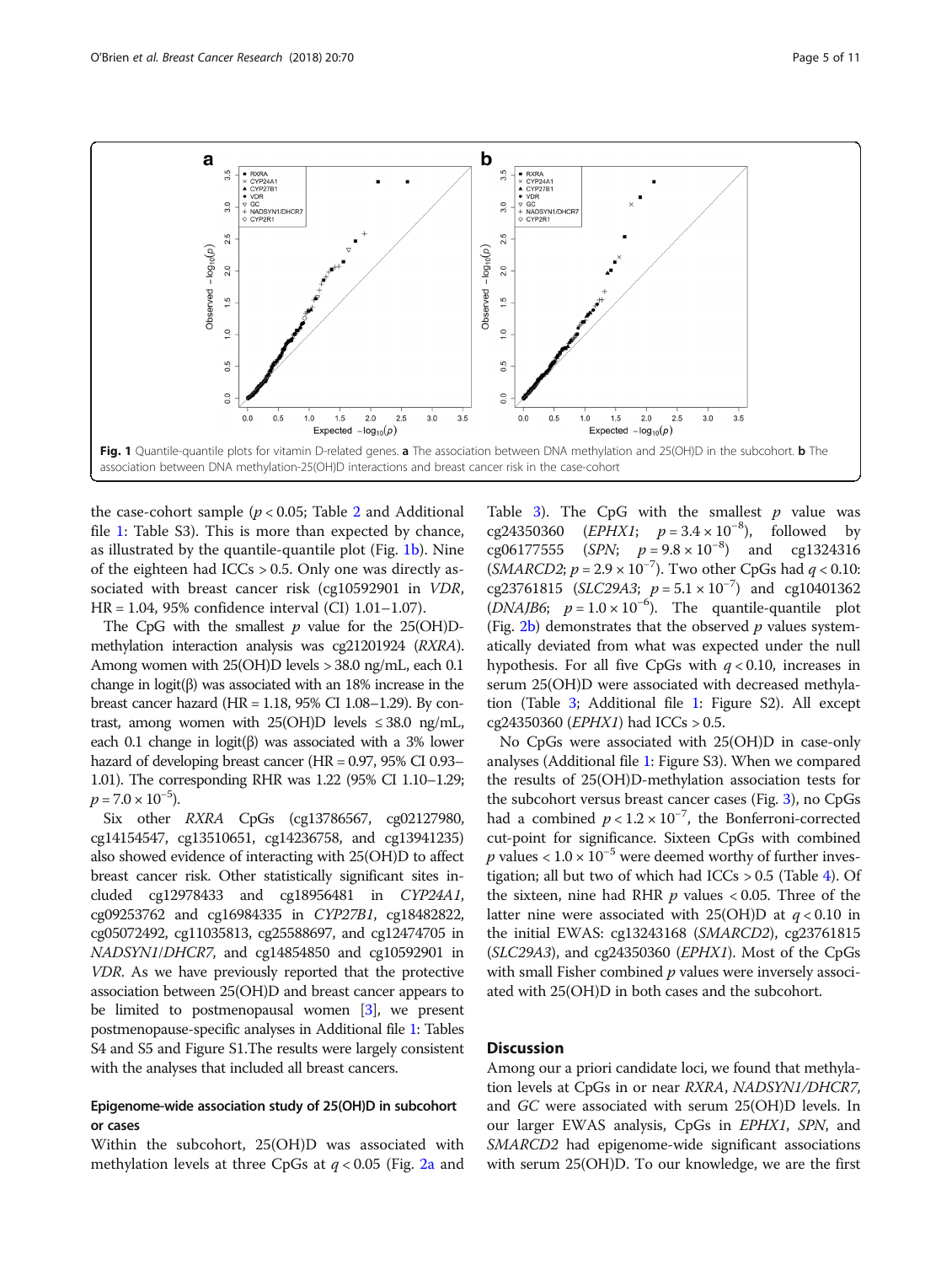<span id="page-5-0"></span>Table 2 Interacting effects of 25(OH)D and methylation at CpG sites in vitamin D-related genes on the 5-year risk of breast cancer (1024 cases, 1270 from subcohort, including 46 additional cases<sup>a</sup>): ratio of hazard ratios and 95% confidence intervals for CpGs with statistically significant interactions ( $p < 0.05$ )

| Rank | CpG site                | Gene / location type | HR (95% CI) for<br>methylation-breast<br>cancer association | HR (95% CI) for<br>methylation-breast<br>cancer association,<br>if 25(OH)D ≤ 38.0 ng/mL | HR (95% CI) for<br>methylation-breast<br>cancer association,<br>if 25(OH)D > 38.0 ng/mL | Ratio of Hazard<br>Ratios (95% CI) <sup>b</sup> | Interaction<br>$p$ value |
|------|-------------------------|----------------------|-------------------------------------------------------------|-----------------------------------------------------------------------------------------|-----------------------------------------------------------------------------------------|-------------------------------------------------|--------------------------|
|      | cq21201924              | RXRA / body          | $1.00(0.96 - 1.04)$                                         | $0.97(0.93 - 1.01)$                                                                     | $1.18(1.08 - 1.29)$                                                                     | $1.22(1.10-1.34)$                               | $7.0\times10^{-5}$       |
| 2    | cq13786567              | RXRA / body          | $1.01(0.94 - 1.08)$                                         | $0.94(0.87 - 1.02)$                                                                     | $1.34(1.12 - 1.60)$                                                                     | $1.42(1.17-1.73)$                               | $4.0 \times 10^{-4}$     |
| 3    | cq02127980              | RXRA / body          | $1.00(0.94 - 1.06)$                                         | $0.95(0.88 - 1.01)$                                                                     | $1.22(1.07 - 1.38)$                                                                     | $1.29(1.11 - 1.49)$                             | $7.0 \times 10^{-4}$     |
| 4    | cq12978433              | CYP24A1 / 1st exon   | $1.01(0.98 - 1.04)$                                         | $1.04(1.00 - 1.07)$                                                                     | $0.93(0.88 - 0.98)$                                                                     | $0.90(0.84 - 0.96)$                             | $9.0 \times 10^{-4}$     |
| 5    | cg14154547 <sup>c</sup> | RXRA / body          | $0.96(0.90 - 1.03)$                                         | $0.91(0.84 - 0.98)$                                                                     | $1.17(1.01 - 1.36)$                                                                     | 1.29 (1.09-1.53)                                | 0.003                    |
| 6    | cg18956481 <sup>c</sup> | CYP24A1 / 5' UTR     | $0.99(0.97 - 1.02)$                                         | $1.01(0.99 - 1.04)$                                                                     | $0.93(0.88 - 0.98)$                                                                     | $0.92(0.86 - 0.98)$                             | 0.006                    |
| 7    | cq13510651 <sup>c</sup> | RXRA / body          | $0.99(0.93 - 1.06)$                                         | $0.95(0.88 - 1.02)$                                                                     | $1.18(1.03 - 1.35)$                                                                     | $1.24(1.06 - 1.45)$                             | 0.007                    |
| 8    | cq14236758              | RXRA / body          | $1.00(0.94 - 1.06)$                                         | $0.96(0.90 - 1.03)$                                                                     | $1.19(1.03 - 1.37)$                                                                     | $1.23(1.05 - 1.44)$                             | 0.01                     |
| 9    | cq09253762              | CYP27B1 / TSS1500    | $0.99(0.95 - 1.04)$                                         | $0.96(0.91 - 1.01)$                                                                     | $1.12(1.01 - 1.24)$                                                                     | $1.16(1.04 - 1.31)$                             | 0.01                     |
| 10   | cg18482822 <sup>c</sup> | DHCR7 / body         | $1.02$ (0.97-1.06)                                          | $0.99(0.93 - 1.04)$                                                                     | $1.13(1.02 - 1.24)$                                                                     | $1.14(1.02 - 1.27)$                             | 0.02                     |
| 11   | cg05072492 <sup>c</sup> | NADSYN1 / TSS1500    | $1.01(0.96 - 1.06)$                                         | $0.97(0.92 - 1.03)$                                                                     | $1.11(1.00-1.24)$                                                                       | $1.15(1.01 - 1.29)$                             | 0.03                     |
| 12   | cq11035813 <sup>c</sup> | DHCR7 / TSS1500      | $1.02(0.98 - 1.07)$                                         | $1.00(0.95 - 1.05)$                                                                     | $1.13(1.02 - 1.24)$                                                                     | $1.13(1.01 - 1.26)$                             | 0.03                     |
| 13   | cq14854850              | VDR / 3' UTR         | $0.99(0.94 - 1.03)$                                         | $1.02(0.97 - 1.07)$                                                                     | $0.90(0.82 - 0.99)$                                                                     | $0.89(0.79 - 0.99)$                             | 0.03                     |
| 14   | cq25588697 <sup>c</sup> | DHCR7 / body         | $1.01(0.95 - 1.08)$                                         | $0.96(0.89 - 1.05)$                                                                     | $1.14(1.00 - 1.30)$                                                                     | $1.18(1.01 - 1.38)$                             | 0.04                     |
| 15   | cq10592901              | VDR / body           | $1.04(1.01 - 1.07)$                                         | $1.06(1.03 - 1.10)$                                                                     | $0.98(0.92 - 1.05)$                                                                     | $0.92(0.86 - 1.00)$                             | 0.04                     |
| 16   | cq12474705 <sup>c</sup> | NADSYN1 / body       | $0.96(0.92 - 1.01)$                                         | $0.99(0.94 - 1.05)$                                                                     | $0.88$ $(0.80 - 0.98)$                                                                  | $0.89(0.79 - 1.00)$                             | 0.04                     |
| 17   | cg16984335 <sup>c</sup> | CYP27B1 / body       | $1.00(0.96 - 1.04)$                                         | $1.02(0.97 - 1.06)$                                                                     | $0.92$ $(0.83 - 1.00)$                                                                  | $0.90(0.81 - 1.00)$                             | 0.05                     |
| 18   | cq13941235              | RXRA / body          | $1.00(0.97 - 1.02)$                                         | $0.98(0.95 - 1.01)$                                                                     | $1.04(0.99 - 1.10)$                                                                     | $1.06(1.00-1.13)$                               | 0.05                     |
|      |                         |                      |                                                             |                                                                                         |                                                                                         |                                                 |                          |

CI confidence interval, HR hazard ratio, TSS1500 within 1500 basepairs upstream of the transcription start site, UTR Untranslated region <sup>a</sup> After excluding those with missing covariate information

<sup>b</sup>Change in the methylation-breast cancer association for being in the 4th quartile of 25-hydroxyvitamin D (25(OH)D) (≥ 38.0 ng/mL) versus the first three (< 38.0 ng/mL)—a value > 1.00 indicates that the estimated HR for the methylation-breast cancer association is higher among those with higher 25(OH)D levels; similarly, an RHR < 1.00 indicates that the estimated HR for the methylation-breast cancer association is higher among those with lower 25(OH)D levels

<sup>c</sup>Intraclass correlation coefficient < 0.5

to report a link between these three genes and 25(OH)D and the first to study methylation-25(OH)D interactions in relation to breast cancer risk.

For candidate CpG analyses, the top hit for both the methylation-25(OH)D association analysis and the breast cancer interaction analyses was cg21201924, located in the gene body of RXRA. As previously noted, RXRA acts as a transcription factor with  $1,25(OH)_2D$  and VDR and changes to the gene's expression and methylation levels could have widespread biological impacts. Changes in expression or methylation of GC, NADSYN1/DHCR7, and the other candidate genes may have less pervasive biological effects, but our findings support the hypothesis that these vitamin D-related genes and proteins may interact with circulating vitamin D levels to influence breast cancer risk.

Of the CpGs in or near vitamin D-related genes, most of those that were either associated with 25(OH)D or that showed evidence of interacting with 25(OH)D to affect breast cancer risk were located within gene bodies. Higher 25(OH)D levels tended to be associated with

higher methylation, but there was no clear pattern linking CpG locations to the direction of the RHR in the interaction analysis.

None of the candidate CpGs from the vitamin D-related genes met the stringent criterion for statistical significance in the EWAS analysis, and thus there was no overlap between the genes identified in our EWAS and those reported previously to be associated with serum vitamin D levels. One of the two hits reported by Zhu et al. [[33](#page-10-0)] (cg04623955 near DIO3) was also assessed in our sample, but we found no evidence of an association ( $p = 0.78$ ). Other CpGs identified in their sample also failed to replicate, including cg23492043 ( $p = 0.64$ ), cg00864867  $(p = 0.15)$ , and cg16826718  $(p = 0.62)$ . Eight CpGs reported by Florath et al. [\[34](#page-10-0)] were also assessed in our sample, but none were significantly associated with  $25(OH)D(p)$  values 0.09–0.85). These discrepancies could be related to differences in race, sex, or study design, but could also be the result of sampling variation.

As previously noted, vitamin D plays a role in immune response, including regulation of innate and adaptive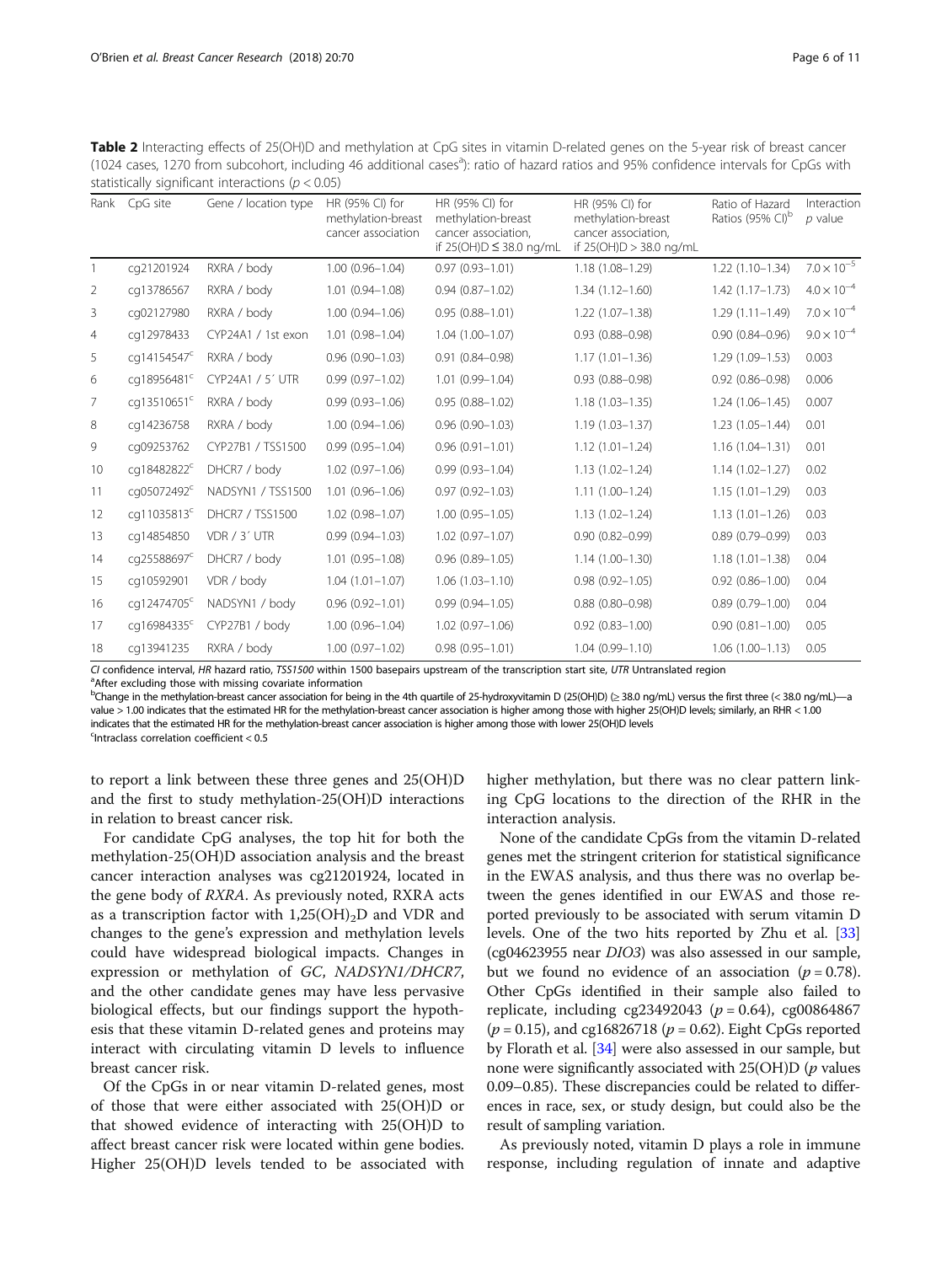<span id="page-6-0"></span>

| CpG site   | Location (Chr:position)  | Location type | Gene       | Effect estimate <sup>a</sup> (95% CI) | $p$ value            | <i>a</i> value |
|------------|--------------------------|---------------|------------|---------------------------------------|----------------------|----------------|
| cq24350360 | 1:225997662 <sup>b</sup> | TSS200        | FPHX1      | $-0.04$ ( $-0.06$ to $-0.03$ )        | $3.4 \times 10^{-8}$ | 0.01           |
| cg06177555 | 16:29678624              | $3'$ UTR      | <b>SPN</b> | $-0.02$ ( $-0.03$ to $-0.01$ )        | $9.8 \times 10^{-8}$ | 0.02           |
| cq13243168 | 17:61915833              | Body          | SMARCD2    | $-0.02$ ( $-0.03$ to $-0.01$ )        | $2.9 \times 10^{-7}$ | 0.04           |
| cq23761815 | 10:73083123              | Body          | SLC29A3    | $-0.02$ ( $-0.03$ to $-0.01$ )        | $5.1 \times 10^{-7}$ | 0.05           |
| cq10401362 | 7:157185402              | Body          | DNA IB6    | $-0.02$ ( $-0.03$ to $-0.01$ )        | $1.0 \times 10^{-6}$ | 0.09           |

CI confidence interval, TSS200 within 200 basepairs upstream of the transcription start site, UTR untranslated region <sup>a</sup>Estimated change in methylation (logit(β)) per 10 ng/mL change in serum 25-hydroxyvitamin D (25(OH)D)

 $b$ Intraclass correlation coefficient <  $0.5$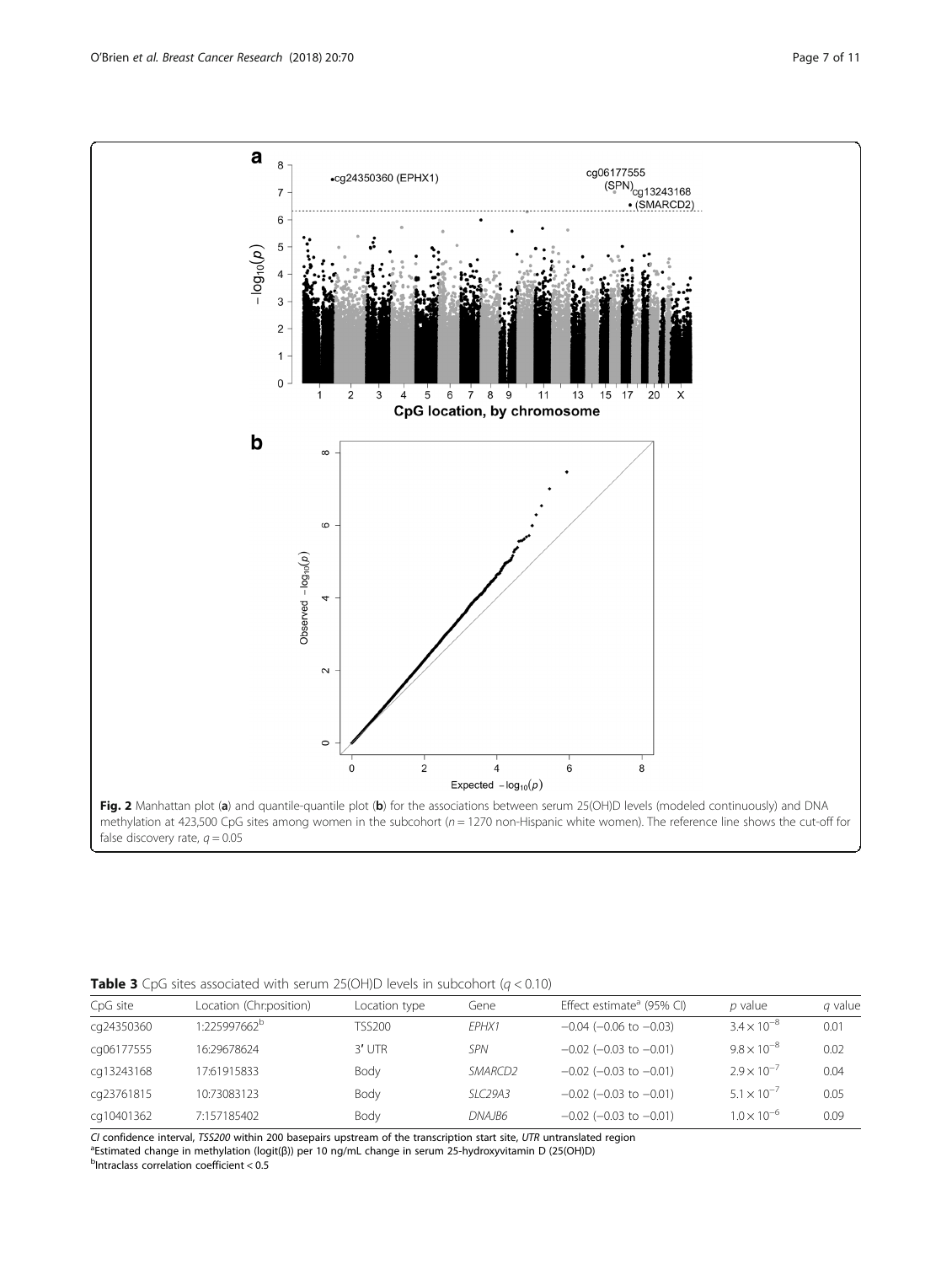<span id="page-7-0"></span>

immunity [\[9](#page-9-0), [10\]](#page-9-0), as well as detoxification [[51\]](#page-10-0). Possible mechanisms for these actions could be through the  $1,25(OH)_{2}D$ -VDR-RXRA complex and its effects on gene transcription [\[12](#page-9-0)]. Although there is no established link between 25(OH)D or vitamin D metabolism and SPN, SMARCD2, SLC29A3, or DNAJB6 specifically, the observed associations between these genes and 25(OH)D could be related to VDR or other components of immune function.

EPHX1 encodes epoxide hydrolase, an enzyme that breaks down epoxides from xenobiotic aromatic compounds (e.g., polycyclic aromatic hydrocarbons, benzene) [[52\]](#page-10-0). Further, EPHX1 regulation of detoxification via CYP450 enzymes has been shown to modulate the immune response in mice [\[53](#page-10-0)]. Although the direct mechanisms linking EPHX1 and vitamin D are unclear, an in-vivo study showed that  $1,25(OH)_2D_3$  increased the expression of EPHX1 and other phase I and phase II biotransformation enzymes in the intestinal tissue of vitamin D-deficient rats [[54\]](#page-10-0). There is no known association between EPHX1 and breast cancer risk [[55](#page-10-0)]. We do note that our results should be interpreted with caution as the EPHX1 CpG site that was strongly associated with  $25(OH)D$  in our sample had a low ICC  $(< 0.5)$ , meaning that the within-subject variability was larger than the between-subject variability.

SPN encodes a sialoglycoprotein expressed on leukocytes and platelets. Cell culture models have demonstrated that vitamin A and D metabolites upregulate SPN expression [\[56](#page-10-0), [57\]](#page-10-0). SMARCD2 encodes a critical component of the SWItch/Sucrose Non-Fermentable (SWI/SNF) chromatin remodeling complex, which uses ATP-derived energy to unwrap or restructure chromatin [[58\]](#page-10-0). SMARCD subunits serve as a link between the SWI/SNF core complex and transcription regulators, including nuclear receptors such as VDR and RXR [[59](#page-10-0)– [61\]](#page-10-0). Although we found no prior reports of a direct link between these sites and breast cancer risk, recent studies have demonstrated that genes encoding for the SWI/ SNF chromatin-remodeling complex are mutated in approximately 20% of all human tumors [\[62\]](#page-10-0) and are considered to be critical tumor suppressors [[58\]](#page-10-0) and epigenetic regulators of tumorigenesis [[63\]](#page-10-0).

The effect measures we estimate for the interaction analysis, RHRs, measure the extent to which the hazard ratio for the 25(OH)D-breast cancer association depends on the epigenetics, as measured by methylation at a particular CpG locus. Because methylation and 25(OH)D were measured in the same blood samples, we cannot address the temporality of the identified associations to determine whether 25(OH)D influences methylation, methylation influences 25(OH)D, or a third factor influences both.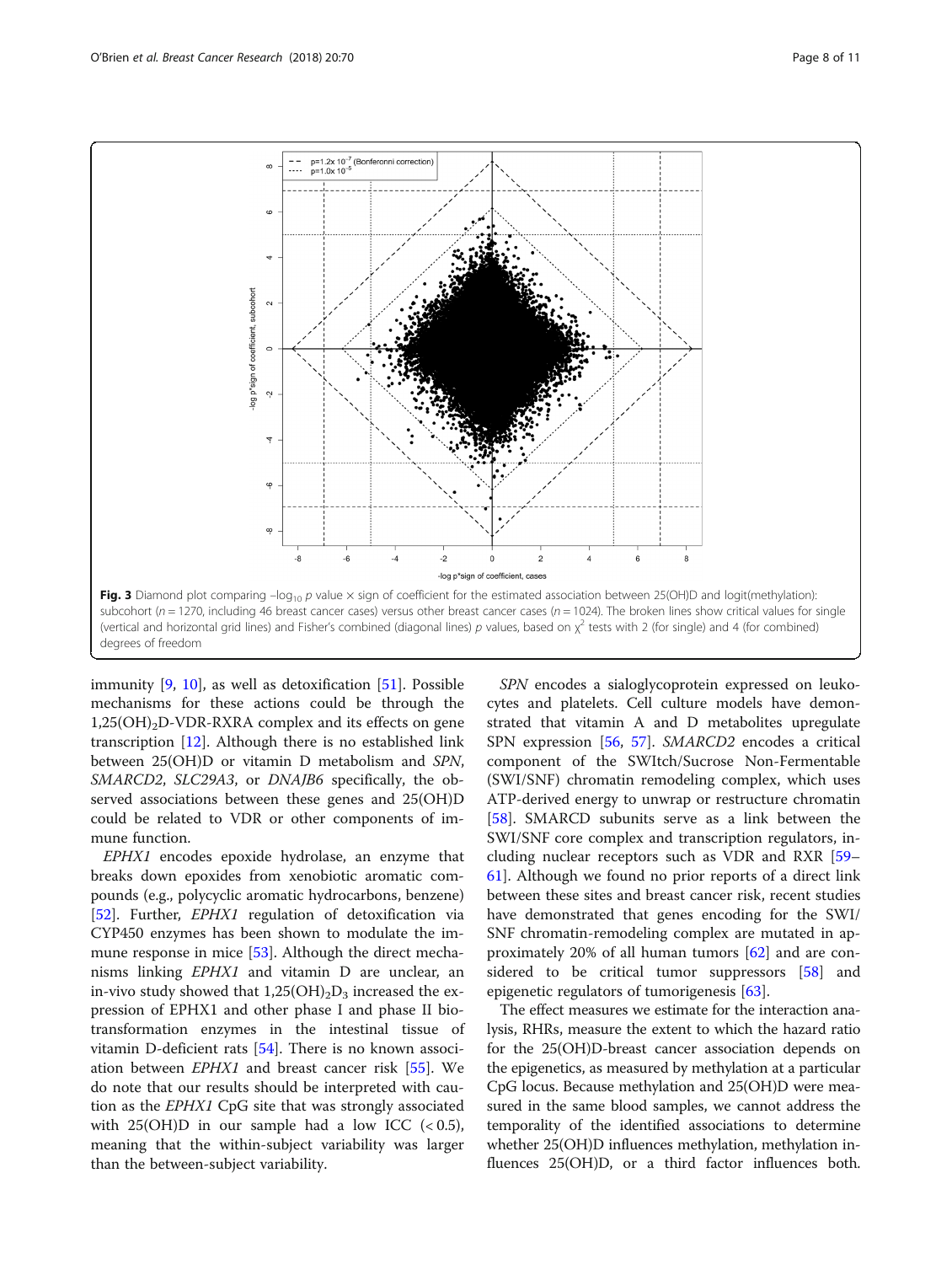| Page 9 of 11 |  |  |  |  |
|--------------|--|--|--|--|
|--------------|--|--|--|--|

<span id="page-8-0"></span>

| Table 4 Ratio of hazard ratios and 95% confidence intervals for the interaction between 25(OH)D and methylation on the risk of              |
|---------------------------------------------------------------------------------------------------------------------------------------------|
| breast cancer within 5 years of enrollment (1024 cases, 1270 from subcohort, including 46 additional cases <sup>3</sup> ); CpGs with Fisher |
| combined p values $< 1 \times 10^{-5}$ for subcohort combined with case comparison                                                          |

| Rank           | CpG                     | Gene/ Location | 25(OH)D-methylation<br>association, subcohort |                      | 25(OH)D-methylation<br>association, cases |                      | Fisher<br>combined    | HR (95% CI) for<br>methylation- | RHRs (95% CI) <sup>c</sup> | Interaction<br>$p$ value |
|----------------|-------------------------|----------------|-----------------------------------------------|----------------------|-------------------------------------------|----------------------|-----------------------|---------------------------------|----------------------------|--------------------------|
|                |                         |                | Cofficientb                                   | $p$ value            | Cofficientb                               | $p$ value            | $p$ value             | breast cancer<br>association    |                            |                          |
|                | cq08092930              | PPFIA1         | $-0.03$                                       | $1.3 \times 10^{-5}$ | 0.02                                      | 0.04                 | $8.5\times10^{-6*}$   | $1.01(0.98 - 1.05)$             | $1.15(1.06 - 1.24)$        | $6.3 \times 10^{-4}$     |
| 2              | cq23761815              | SLC29A3        | $-0.02$                                       | $5.1 \times 10^{-7}$ | $-0.01$                                   | 0.03                 | $2.7 \times 10^{-7}$  | $1.13(1.07 - 1.18)$             | $1.22(1.08 - 1.38)$        | 0.002                    |
| 3              | cq13243168              | SMARCD2        | $-0.02$                                       | $2.9 \times 10^{-7}$ | $-7 \times 10^{-4}$                       | 0.87                 | $4.0 \times 10^{-6}$  | 1.05 (0.98-0.91)                | $1.29(1.09 - 1.51)$        | 0.002                    |
| $\overline{4}$ | cq15544721              | PPP1R9A        | $-0.01$                                       | 0.09                 | $-0.03$                                   | $6.4 \times 10^{-6}$ | $8.8 \times 10^{-6}$  | $0.98(0.94 - 1.03)$             | $0.87(0.79 - 0.96)$        | 0.008                    |
| 5              | cq11568290              | 5p15.1         | $-0.02$                                       | $1.4 \times 10^{-4}$ | $-0.01$                                   | 0.004                | $7.7 \times 10^{-6}$  | $1.15(1.08 - 1.22)$             | $1.23(1.05 - 1.44)$        | 0.009                    |
| 6              | cq19420720              | P4HB           | $-0.01$                                       | 0.002                | 0.02                                      | $2.3 \times 10^{-4}$ | $8.1 \times 10^{-6*}$ | $1.01(0.94 - 1.08)$             | $1.27(1.06 - 1.52)$        | 0.01                     |
| $\overline{7}$ | cq23839180              | FAM49A         | $-0.02$                                       | 0.05                 | $-0.05$                                   | $3.0 \times 10^{-6}$ | $2.3 \times 10^{-6}$  | $0.97(0.94 - 1.03)$             | $0.92(0.86 - 0.98)$        | 0.01                     |
| 8              | cg15320474 <sup>d</sup> | UBD            | 0.02                                          | $2.8 \times 10^{-6}$ | $-0.01$                                   | 0.16                 | $7.0 \times 10^{-6*}$ | $0.98(0.83 - 1.04)$             | $0.87(0.77 - 0.99)$        | 0.03                     |
| 9              | cg24350360 <sup>d</sup> | EPHX1          | $-0.04$                                       | $3.4 \times 10^{-8}$ | 0.01                                      | 0.48                 | $3.1 \times 10^{-7*}$ | 1.02 (0.99-1.05)                | $1.08(1.01 - 1.16)$        | 0.04                     |
| 10             | cq22488164              | PLBD1          | $-0.03$                                       | $1.5 \times 10^{-4}$ | $-0.03$                                   | $5.0 \times 10^{-4}$ | $1.3 \times 10^{-6}$  | $1.06(1.02 - 1.10)$             | $0.93(0.85 - 1.01)$        | 0.07                     |
| 11             | cq10401362              | DNAJB6         | $-0.02$                                       | $1.0 \times 10^{-6}$ | $-0.01$                                   | 0.27                 | $4.4 \times 10^{-6}$  | $1.02(0.97 - 1.07)$             | $1.10(0.98 - 1.24)$        | 0.10                     |
| 12             | cg06177555              | <b>SPN</b>     | $-0.02$                                       | $9.8\times10^{-8}$   | $-0.003$                                  | 0.54                 | $9.3 \times 10^{-7}$  | $0.97(0.91 - 1.03)$             | $1.12(0.98 - 1.28)$        | 0.10                     |
| 13             | cq11277126              | TRPC4AP        | $-0.02$                                       | $7.7 \times 10^{-5}$ | $-0.02$                                   | $4.8 \times 10^{-4}$ | $6.7 \times 10^{-7}$  | $1.04(0.98 - 1.11)$             | $1.07(0.92 - 1.24)$        | 0.39                     |
| 14             | cq21527411              | <b>GLYAT</b>   | 0.02                                          | $2.1 \times 10^{-6}$ | $-0.01$                                   | 0.30                 | $9.6 \times 10^{-6*}$ | $1.02(0.97 - 1.07)$             | $0.95(0.83 - 1.08)$        | 0.40                     |
| 15             | cq09914444              | DMBX1          | 0.02                                          | $5.4 \times 10^{-6}$ | $-0.01$                                   | 0.08                 | $6.9 \times 10^{-6*}$ | $1.05(1.01 - 1.10)$             | $0.96$ $(0.87 - 1.06)$     | 0.44                     |
| 16             | cq23999318              | HIPK2          | $-0.02$                                       | $2.8 \times 10^{-4}$ | $-0.02$                                   | $3.5 \times 10^{-4}$ | $1.7 \times 10^{-6}$  | $1.00(0.94 - 1.05)$             | $1.00(0.88 - 1.14)$        | 1.00                     |

CL confidence interval, HR hazard ratio, RHR ratio of hazard ratio

<sup>a</sup> After excluding those with missing covariate information

b<br>Estimated change in methylation (logit(β)) per 10 ng/mL change in serum 25-hydroxyvitamin D (25(OH)D)<br>SChange in the methylation-breast cancer association for being in the 4th quartile of 25(OH)D (> 38.0 ng/m

<sup>c</sup>Change in the methylation-breast cancer association for being in the 4th quartile of 25(OH)D (> 38.0 ng/mL) versus the first three ( $\leq$  38.0 ng/mL)—a value > 1.00 indicates that the estimated HR for the methylation-breast cancer association is higher among those with higher 25(OH)D levels; similarly, an RHR < 1.00 indicates that the estimated HR for the methylation-breast cancer association is higher among those with lower 25(OH)D levels

d Intraclass correlation coefficient < 0.5

\*Effect estimate going in opposing direction for subcohort versus cases

Similarly, we can only assess whether the relationship between methylation and 25(OH)D is different for those who later developed breast cancer, suggesting multiplicative interaction, and not whether 25(OH)D or methylation acts as an effect modifier or mediator. Repeated measures of methylation and 25(OH)D would be needed to address temporality. Future studies could also help to determine the most appropriate cut-point for 25(OH)D levels in gene-by-environment interaction studies. We selected 38.0 ng/mL based on our previous results [\[3](#page-9-0)] and other findings supporting a threshold effect of similar magnitude [\[64\]](#page-10-0), but we cannot be sure what levels have the most biological relevance for breast cancer risk.

We limited our sample to non-Hispanic white women to minimize the influence of genetic ancestry. As such, our results may not be fully generalizable. Our sample is also selective in that all participants had a sister diagnosed with breast cancer, and had, on average, approximately twice the risk of developing breast cancer themselves. Our findings are internally valid, but overrepresented risk factors (e.g., germline genetic or early childhood exposures) may inflate the magnitude of effect

estimates if they influence the associations evaluated here.

## Conclusions

Serum 25(OH)D concentrations were associated with methylation levels at candidate CpGs in vitamin D-related genes and three genes with links to immune function or regulation of VDR. Methylation levels of some of these CpGs may interact with vitamin D to affect breast cancer risk. These results contribute to our understanding of the relationship between vitamin D and DNA methylation and the impact of vitamin D on breast cancer risk.

## Additional file

[Additional file 1:](https://doi.org/10.1186/s13058-018-0994-y) Table S1. Characteristics of participants included in the vitamin D and methylation substudy (Sister Study, 2003–2009); only non-Hispanic white women included. Table S2. Associations between 25(OH)D and methylation at CpG sites in vitamin D-related genes  $(p > 0.05)$ ; Sister Study subcohort ( $n = 1270$ ). Table S3. Interaction effects of 25(OH)D and methylation at CpG sites in vitamin D-related genes on the 5-year risk of breast cancer (1024 cases, 1270 from subcohort, including 46 additional cases): ratio of hazard ratios and 95% confidence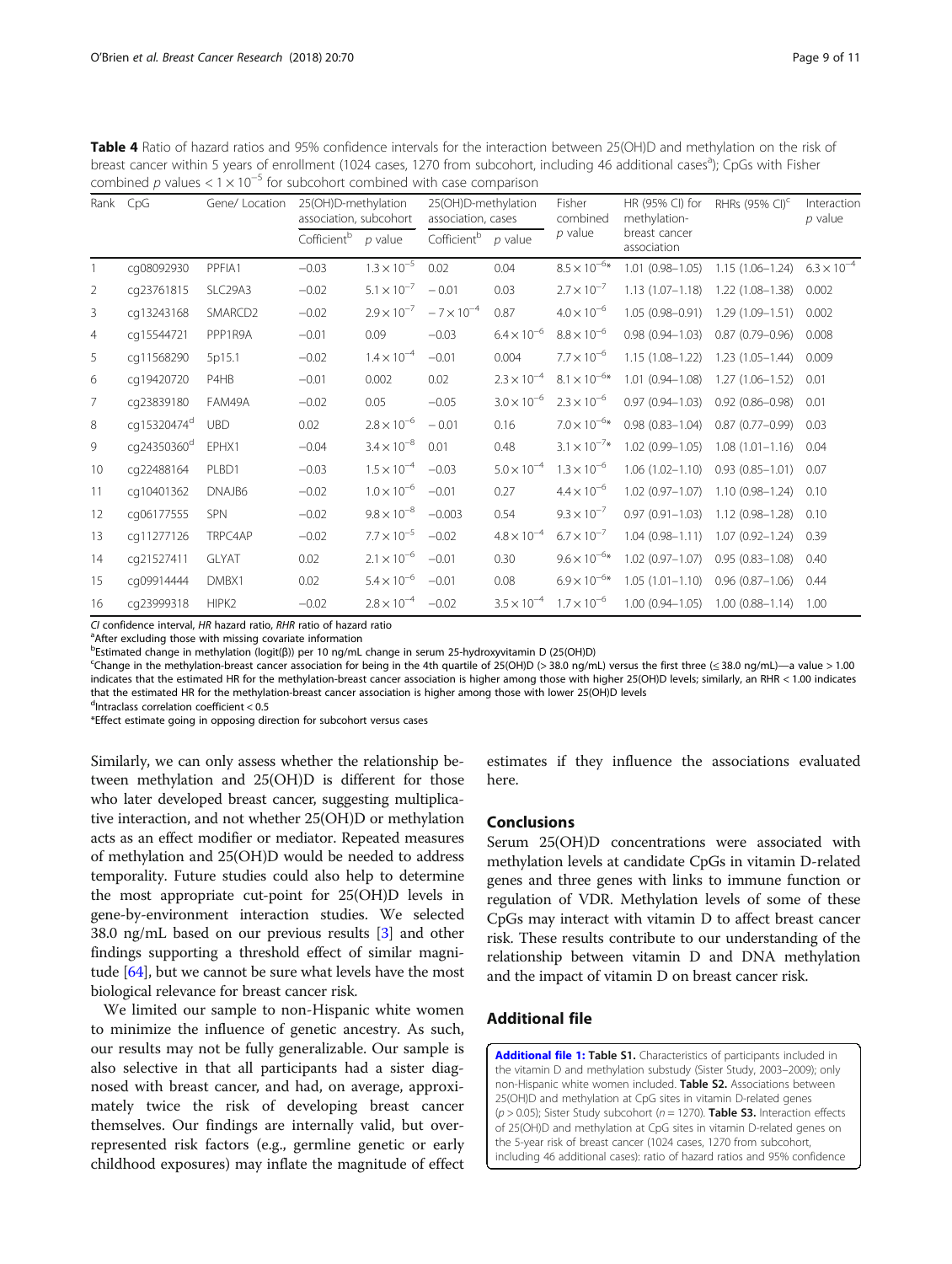<span id="page-9-0"></span>intervals for CpGs with interaction  $p$  values  $> 0.05$ . Table S4. Interacting effects of 25(OH)D and CpG sites in vitamin D-related genes on the 5-year risk of post-menopausal breast cancer (852 cases, 1026 from subcohort, including 41 additional cases): ratio of hazard ratios and 95% confidence intervals. Table S5. Ratio of hazard ratios and 95% confidence intervals for the interaction between 25(OH)D and methylation on the 5-year risk of postmenopausal breast cancer (852 cases, 1026 from subcohort, including 41 additional cases); CpGs with Fisher combined p values <  $1 \times 10^{-5}$  for subcohort versus case comparison. Figure S1. Quantile-quantile plot for the association between the epigenetic-by-25(OH)D interaction term and breast cancer risk among postmenopausal women. Figure S2. Volcano plot for the associations between serum 25(OH)D levels (modeled continuously) and DNA methylation at 423,500 CpG sites among 1270 non-Hispanic white women randomly selected from the Sister Study cohort (2003–2009). Figure S3. Manhattan plot (top) and quantile-quantile plot (bottom) for the association between DNA methylation at 423,500 CpG sites and serum 25(OH)D among non-Hispanic white women with breast cancer ( $n = 1024$ ; excluding those who were selected as part of subcohort). No CpGs were statistically significant at  $q < 0.05$ . (DOCX 419 kb)

#### Abbreviations

1,25(OH)2D: 1,25-Dihydroxyvitamin D; 25(OH)D: 25-Hydroxyvitamin D; BMI: Body mass index; CI: Confidence interval; EWAS: Epigenome-wide association study; HR: Hazard ratio; ICC: Intraclass correlation coefficient; LC/ MS: Liquid chromatography-mass spectrometry; RHR: Ratio of hazard ratios; RXRA: Retinoid X receptor alpha; SNP: Single nucleotide polymorphism; VDR: Vitamin D receptor

#### Acknowledgements

The authors would like to thank Drs. Alexandra White and Jacob Kresovich for their comments on an early draft of this paper.

#### Funding

This work was supported by an Office of Dietary Supplement Research Scholars Program Grant (to KMO) and the Intramural Research Program of the National Institutes of Health, National Institute of Environmental Health Sciences (projects Z01-ES044005 to DPS; Z01-ES102245 to CRW; and Z01- ES049033 to JAT).

#### Availability of data and materials

Requests for data, including the data used in this manuscript, are welcome. De-identified data is made available upon request as described on the study website [\(https://sisterstudy.niehs.nih.gov/English/data-requests.htm](https://sisterstudy.niehs.nih.gov/English/data-requests.htm)). The Sister Study is an ongoing prospective study. The data sharing policy was developed to protect the privacy of study participants and is consistent with study informed consent documents as approved by the NIEHS Institutional Review Board.

#### Authors' contributions

DPS, JAT, and CRW designed the parent study and acquired the data. ZX and KMO performed statistical analyses. KMO, HKK, JAT, and CRW interpreted the data. KMO drafted the manuscript, with guidance from JAT and CRW and substantial contributions from HKK. All authors critically reviewed the manuscript and approved the final draft.

#### Ethics approval and consent to participate

All women provided written informed consent and the study was approved by the institutional review boards of the National Institute of Environmental Health Sciences and the Copernicus Group.

#### Consent for publication

Not applicable

#### Competing interests

The authors declare that they have no competing interests.

#### Publisher's Note

Springer Nature remains neutral with regard to jurisdictional claims in published maps and institutional affiliations.

#### Author details

<sup>1</sup> Biostatistics and Computational Biology Branch, National Institute of Environmental Health Sciences, National Institutes of Health, Research Triangle Park, NC 27709, USA. <sup>2</sup>Epidemiology Branch, National Institute of Environmental Health Sciences, National Institutes of Health, Research Triangle Park, NC 27709, USA. <sup>3</sup>Chromatin and Gene Expression Section, Epigenetics and Stem Cell Biology Laboratory, National Institute of Environmental Health Sciences, National Institutes of Health, Research Triangle Park, NC 27709, USA.

#### Received: 5 March 2018 Accepted: 25 May 2018 Published online: 11 July 2018

#### References

- 1. Autier P, Boniol M, Pizot C, Mullie P. Vitamin D status and ill health: a systematic review. Lancet Diabetes Endocrinol. 2014;2:76–89.
- 2. Gandini S, Boniol M, Haukka J, Byrnes G, Cox B, Sneyd MJ, et al. Metaanalysis of observational studies of serum 25-hydroxyvitamin D levels and colorectal, breast and prostate cancer and colorectal adenoma. Int J Cancer. 2011;128:1414–24.
- 3. O'Brien KM, Sandler DP, Taylor JA, Weinberg CR. Serum vitamin D and risk of breast cancer within five years. Environ Health Perspect. 2017;125:077004.
- Schöttker B, Jorde R, Peasey A, Thorand B, Jansen EHJM, de GL, et al. Vitamin D and mortality: meta-analysis of individual participant data from a large consortium of cohort studies from Europe and the United States. BMJ. 2014;348:g3656.
- 5. Kim Y, Je Y. Vitamin D intake, blood 25(OH)D levels, and breast cancer risk or mortality: a meta-analysis. Br J Cancer. 2014;110:2772–84.
- 6. Holick MF, Herman RH, Award M. Vitamin D: importance in the prevention of cancers, type 1 diabetes, heart disease, and osteoporosis. Am J Clin Nutr. 2004;79:362–71.
- Trump DL, Hershberger PA, Bernardi RJ, Ahmed S, Muindi J, Fakih M, et al. Anti-tumor activity of calcitriol: pre-clinical and clinical studies. J Steroid Biochem Mol Biol. 2004;89–90:519–26.
- 8. Welsh J, Wietzke JA, Zinser GM, Byrne B, Smith K, Narvaez CJ. Vitamin D-3 receptor as a target for breast cancer prevention. J Nutr. 2003;133:2425S–33S.
- 9. Wei R, Christakos S. Mechanisms underlying the regulation of innate and adaptive immunity by vitamin D. Nutrients. 2015;7:8251–60.
- Prietl B, Treiber G, Pieber TR, Amrein K. Vitamin D and immune function. Nutrients. 2013;5:2502–21.
- 11. Cheskis B, Freedman LP. Ligand modulates the conversion of DNA-bound vitamin D3 receptor (VDR) homodimers into VDR-retinoid X receptor heterodimers. Mol Cell Biol. 1994;14:3329–38.
- 12. Goeman F, De Nicola F, De Meo PDO, Pallocca M, Elmi B, Castrignano T, et al. VDR primary targets by genome-wide transcriptional profiling. J Steroid Biochem Mol Biol. Elsevier Ltd. 2014;143:348–56.
- 13. Fetahu IS, Höbaus J, Kállay EO. Vitamin D and the epigenome. Front Physiol. 2014;5:164.
- 14. Jjingo D, Conley AB, Yi SV, Lunyak VV, Jordan IK. On the presence and role of human gene-body DNA methylation. Oncotarget. 2012;3:462–74.
- 15. Lee KWK, Pausova Z. Cigarette smoking and DNA methylation. Front Genet. 2013;4:1–11.
- 16. Harlid S, Xu Z, Panduri V, Sandler DP, Taylor JA. CpG sites associated with cigarette smoking: analysis of epigenome-wide data from the sister study. Env Heal Perspect. 2014;122:673–8.
- 17. Joubert BR, Felix JF, Yousefi P, Bakulski KM, Just AC, Breton C, et al. DNA methylation in newborns and maternal smoking in pregnancy: genomewide consortium meta-analysis. Am J Hum Genet. 2016;98:680–96.
- 18. Joehanes R, Just AC, Marioni RE, Pilling LC, Reynolds LM, Mandaviya PR, et al. Epigenetic signatures of cigarette smoking. Circ Cardiovasc Genet. 2016;9:436–47.
- 19. Markunas CA, Xu Z, Harlid S, Wade PA, Lie RT, Taylor JA, et al. Identification of DNA methylation changes in newborns related to maternal smoking during pregnancy. Environ Health Perspect. 2014;122:1147–53.
- 20. Wilson LE, Harlid S, Xu Z, Sandler DP, Taylor JA. An epigenome-wide study of body mass index and DNA methylation in blood using participants from the sister study cohort. Int J Obes. 2016;41:194–9.
- 21. Hair BY, Xu Z, Kirk EL, Harlid S, Sandhu R, Robinson WR, et al. Body mass index associated with genome-wide methylation in breast tissue. Breast Cancer Res Treat. 2015;151:453–63.